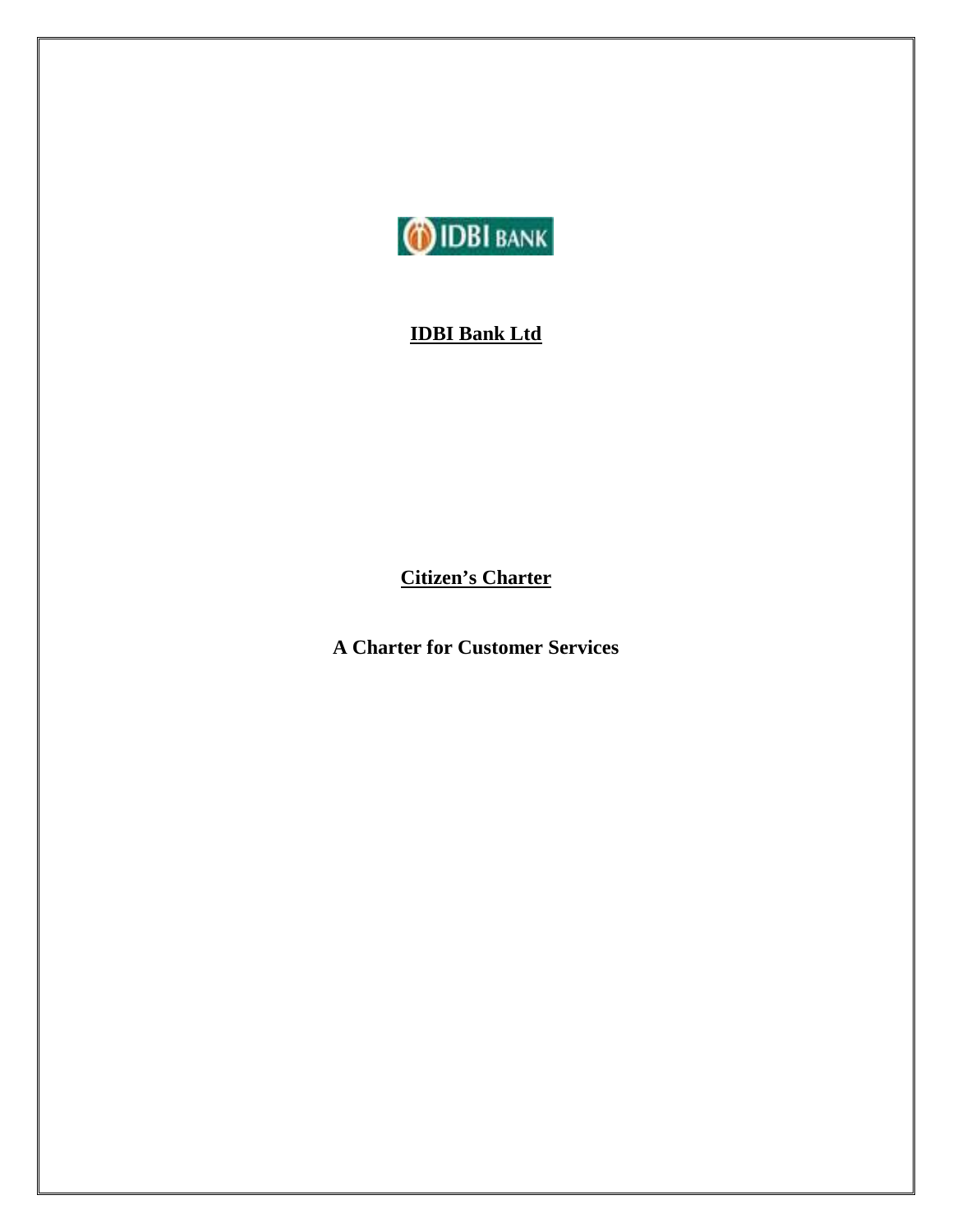Citizen's Charter 2016

#### **PREFACE**

The ability of the Banking industry to achieve the socio-economic objectives and in the process bring more and more customers into its fold will ultimately depend on the satisfaction of the customers. We have a strong belief that a satisfied customer is the foremost factor in developing our business.

A need was felt by us, at IDBI Bank, that in order to become more customers friendly, the Bank should come out with charter of its services for the customers. Citizens' Charter concept was considered as a base instrument to fill this need and accordingly this document was prepared. This charter highlights IDBI Bank's commitments towards the customer satisfaction, thus ensuring accountability and responsibility amongst its officials. This charter for customers not only explains our commitment and responsibilities along with the redressal methods but also specifies the obligation on the part of customers for healthy practices in customer-Banker relationships.

This is not a legal document creating rights and obligations. The charter has been prepared to promote fair Banking practices and to give information in respect of various activities relating to customer service.

Copies of the Code and Citizens Charter will be available on request to all our customers at our branches and at our web site. We will ensure that all our staff members are aware of the commitments contained in these documents and faithfully implement them.

The Charter provides essential information on transactions relating to savings, current, fixed deposit accounts, collections and remittances, greviance redressal etc. For further details and complete information on terms and conditions of service we request you to visit our branches or our website [www.idbi.co.in.](http://www.idbi.co.in/)

2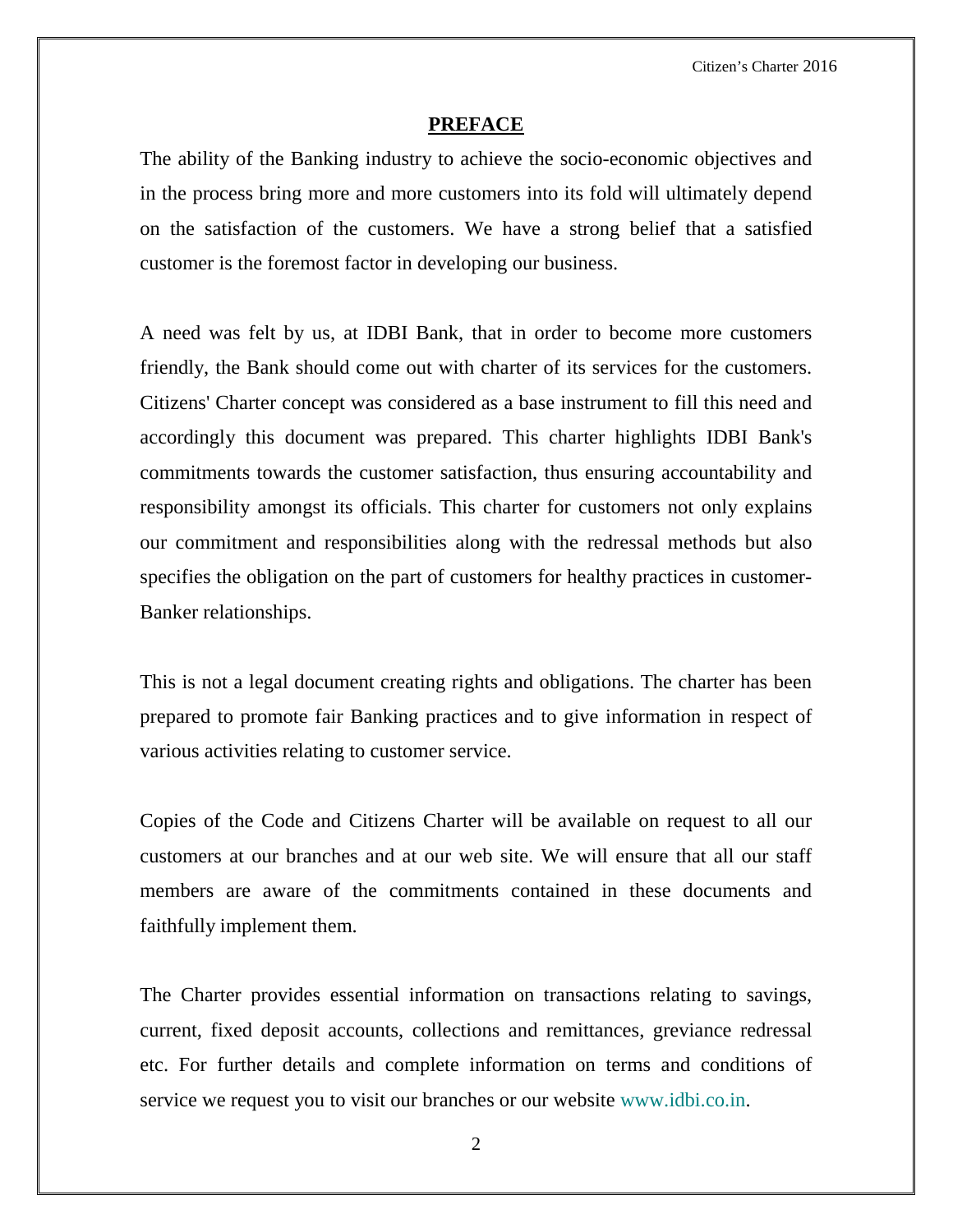We maintain constant consultations with our clientele through various Seminars, Customer Meets, etc., to evaluate, improve and widen the range of service to customers. However, all our customers are requested to keep us informed of their experiences about various services rendered by the Bank and may feel free to comment on this charter.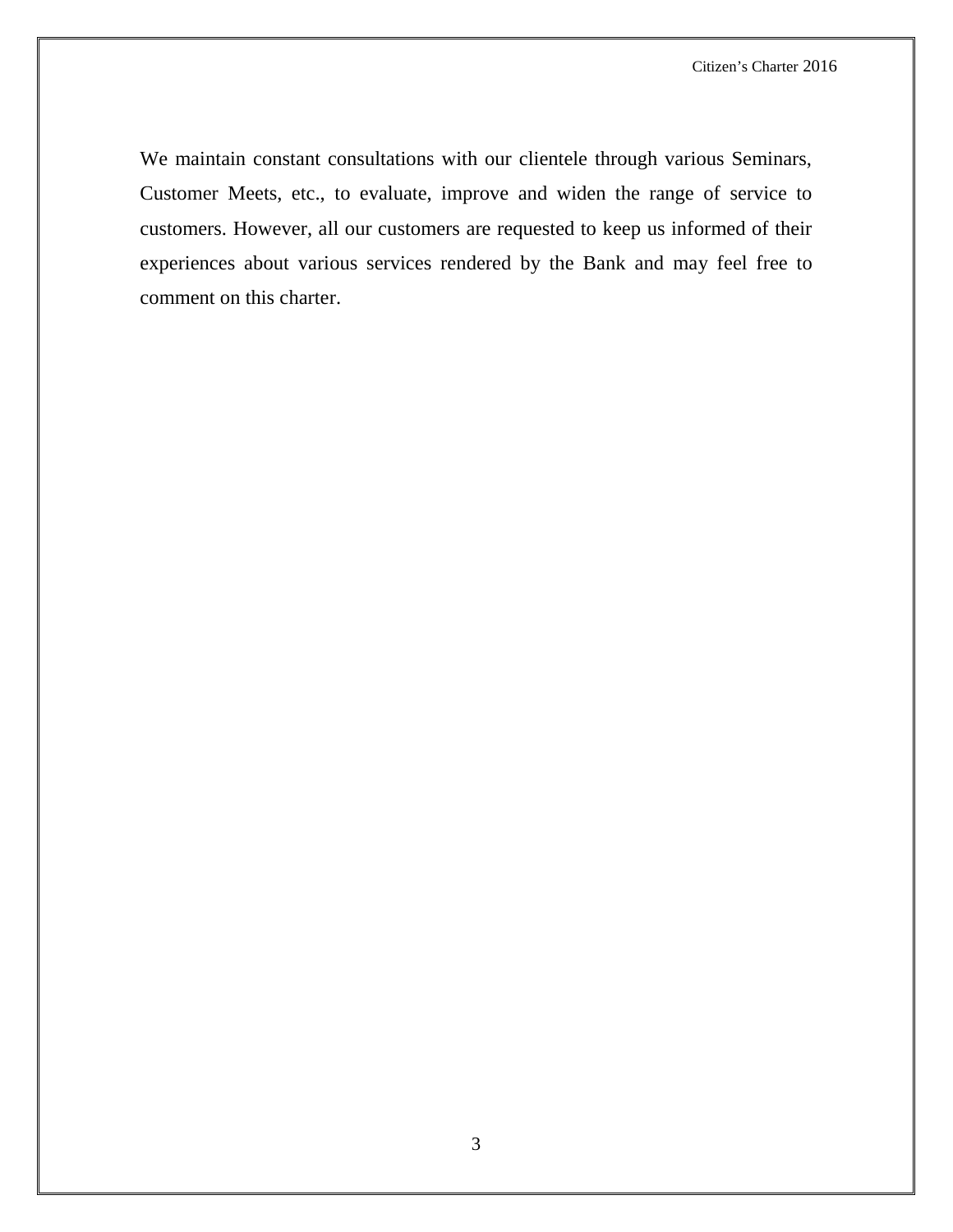### **1. Vision and Mission of the Bank**

The vision and mission statements of the Bank are as follows:

### **1.1 Vision**

To be the most preferred and trusted Bank enhancing value for all stakeholders.

### **1.2 Mission**

- Delighting customers with our excellent service and comprehensive suite of best-in- class financial solutions;
- Touching more people's lives with our expanding retail footprint while maintaining our excellence in corporate and infrastructure financing;
- Continuing to act in an ethical, transparent and responsible manner, becoming the role model for corporate governance;
- Deploying world class technology, systems and processes to improve business efficiency and exceed customers' expectations;
- Encouraging a positive, dynamic and performance-driven work culture to nurture employees, grow them and build a passionate and committed work force;
- Expanding our global presence;
- Relentlessly striving to become a greener Bank.

## **2. Aims and Objectives of the Charter**

The aims and objectives of the charter have been derived from the Vision and Mission of the Bank.

### **2.1 Aims**

To promote fair Banking practices by maintaining transparency in various products and services offered to make Banking an enriching experience.

### **2.2Objectives**

- Excellence in customer service:
- Innovate Banking products and financial services to serve all segments of the society;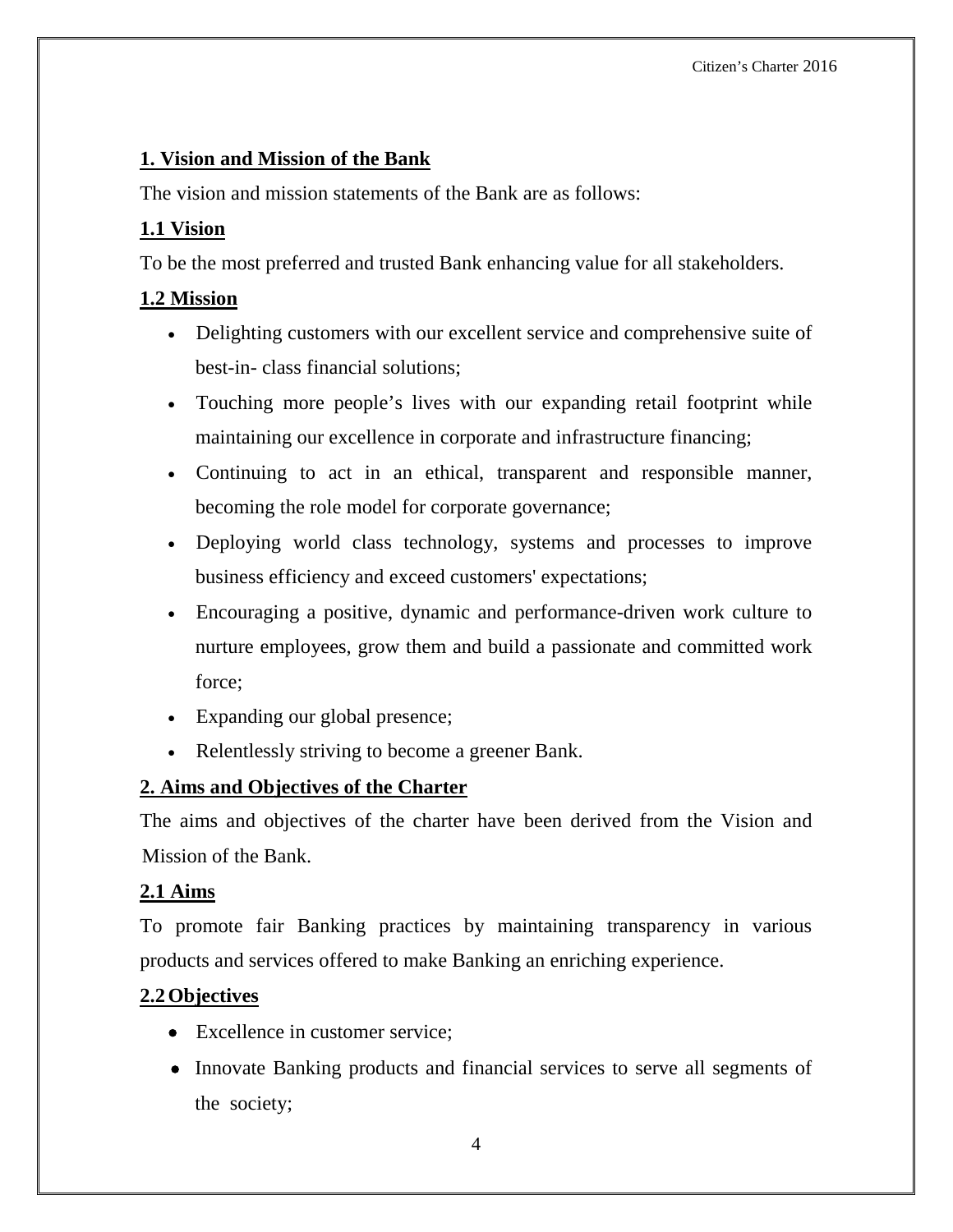- Contribute towards growth in economy through multifarious activities/services; and
- Contribute towards social Banking.

#### **3. Application of the Charter**

#### **Disclaimer:**

It is not a legal document creating rights and obligations. The Citizen's Charter does not by itself create new legal rights, but it surely helps in enforcing existing rights.

This Charter applies to all products and services offered by Bank across the counter, by post, through interactive electronic devices and through technology (alternate delivery channels).

#### **4.Key Commitments**

# **(i) To act fairly and reasonably in all dealings with the customers in matters of**

- a. To render courteous, efficient, diligent and speedy services in a professional manner to clients.
- b. Providing minimum Banking facility of receipt and payment of cash/ cheques at the Banks' counters. Basic Banking services are provided in BSBA accounts.
- c. Not to discriminate on the basis of religion, caste, gender, descent or any of them.
- d. Meet the commitments and standards prescribed in this Charter for the products and services offered and in the procedures and practices followed.
- e. Ensuring dealings with the customers rest on ethical principles of integrity and transparency.
- f. Operating a secure and reliable Banking and payment system.
- g. To deal quickly and sympathetically with customer grievances arising due to errors, delays in handling of customer related issues or on account of problems arising due to technological failure.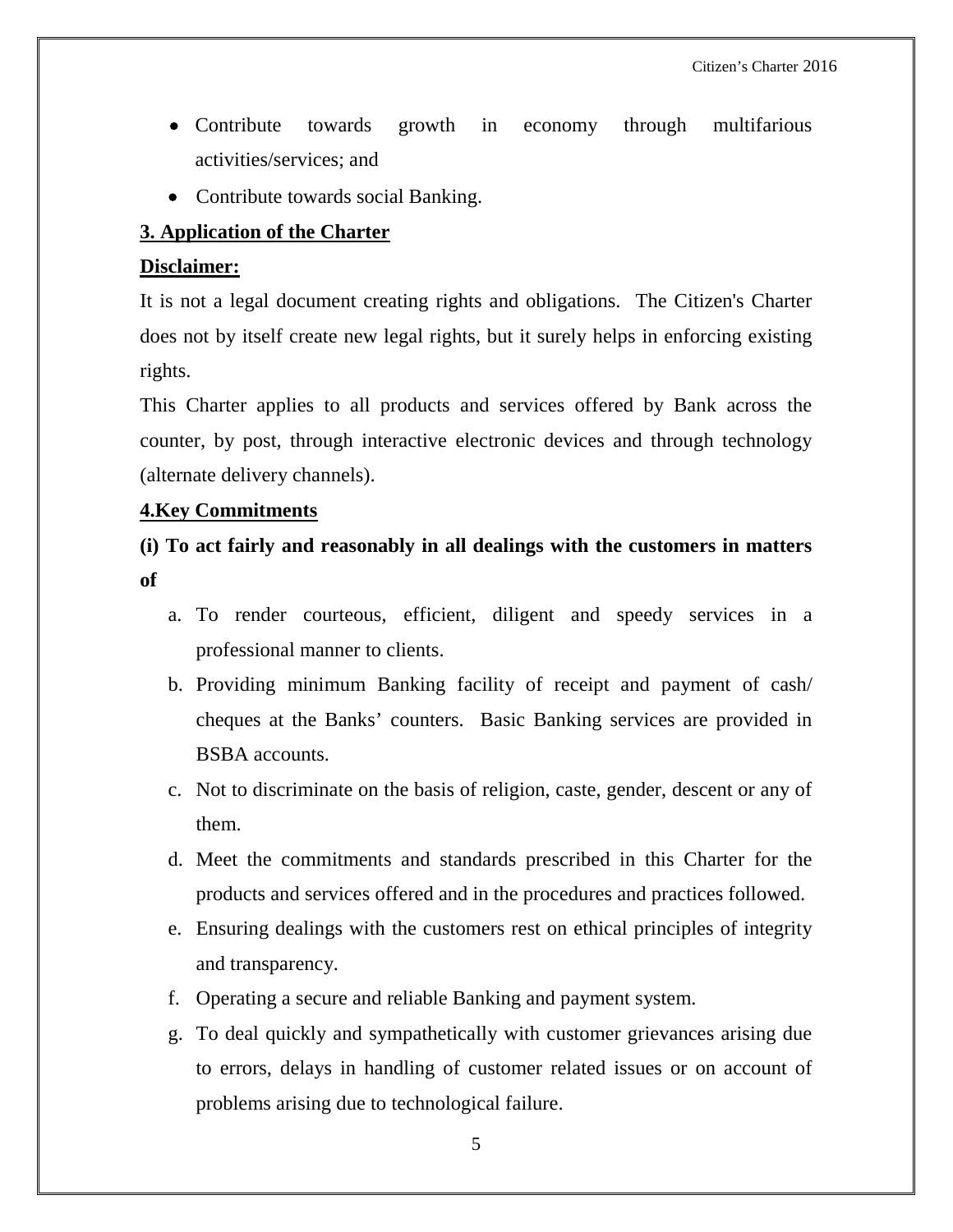- h. To remain fair and honest in advertisement and marketing of Loan products.
- i. To provide services to the customers as per standards laid down in the Code of Bank's Commitments to Customers prescribed by the Banking Codes and Standards Board of India (BCSBI).

#### **(ii) To display on the Bank's website**

- a. Our 24x7 phone Banking numbers.
- b. Complaint form for recording grievance of the customer.
- c. Feedback form for obtaining feedback and suggestions from the customer.
- d. Contact details of Grievance Redressal Officers, the Chief Grievance Redressal Officer and Internal Banking Ombudsman of the Bank dealing with customer grievance / complaints.
- e. Details of the Banking Ombudsman Scheme and contact details of the Offices of the Banking Ombudsman.
- f. Banking Safeguards (Do's and Don'ts) to be observed by customers for protection of their accounts. (Do's and Don'ts are also available on Bank's website)

#### **5. Expectations from customers for qualitative and efficient services**

- $\triangleright$  The customers are advised to follow safe Banking practices to protect their accounts.
- $\triangleright$  Check their statement/passbook regularly and immediately inform us of any discrepancy. In the event of loss/misplace/stolen of your Demand Draft, Fixed Deposit Receipt or Locker key inform nearest branch of the Bank immediately.
- $\triangleright$  Never respond to emails that request for personal information. Kindly note that the Bank will never ask for details about your Account/Personal identification number or Passwords.
- $\triangleright$  Please avail nomination facility for deposit accounts and safe deposit locker.